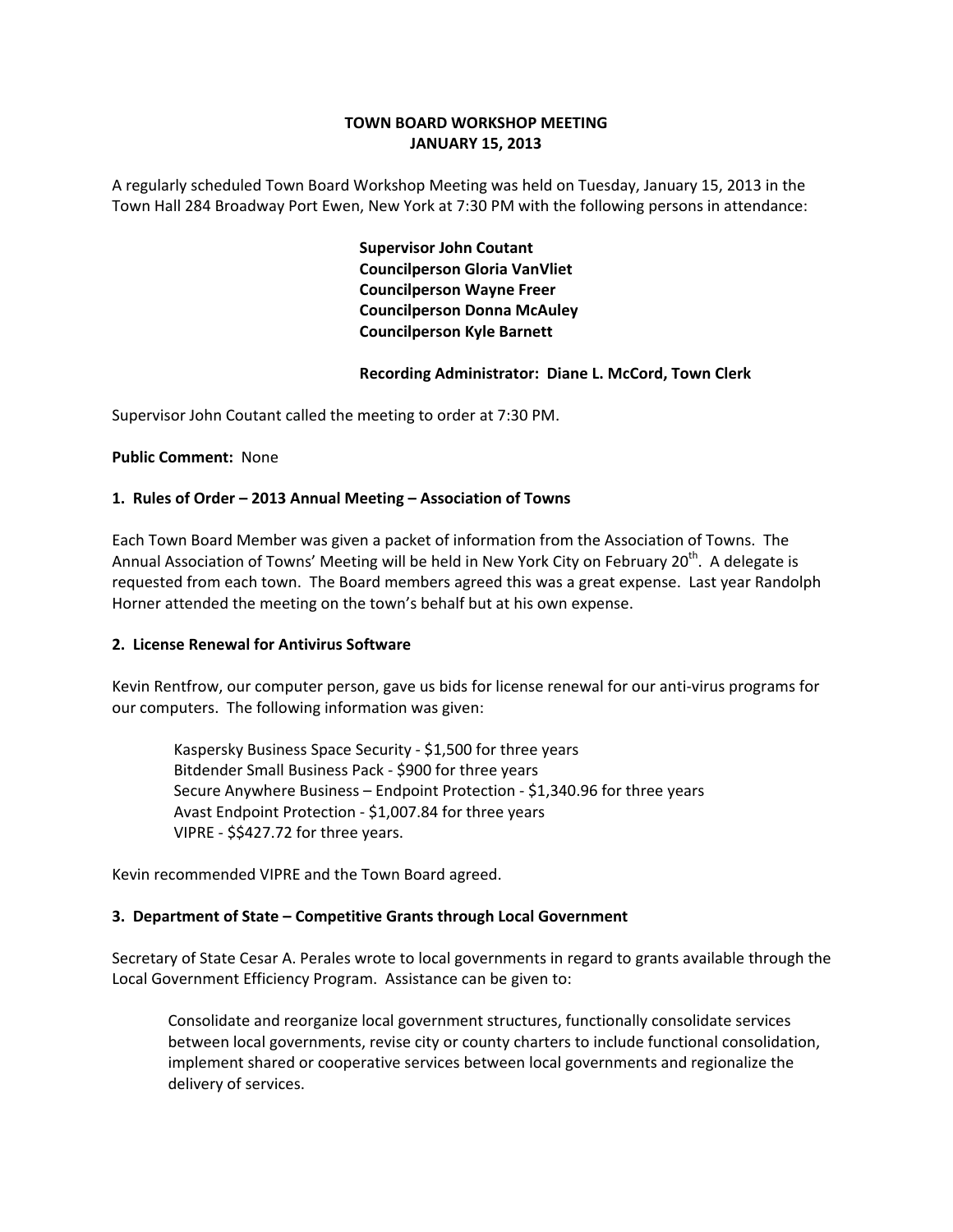Implement the internal reorganization of service delivery for local governments that have had an operating deficit in each of the last three years or that have been unable to limit growth in the property tax levy to fewer than two-percent in each of the last three years.

The consolidation of our kennel with other municipalities was one consideration.

# **4. Scenic Hudson Winter Fun Day – January 21, 2013**

The town received a communication from Scenic Hudson Senior Land Project Manager Matt Shipkey regarding an activity at Esopus Meadows Preserve on January 21, 2013. There will be a Winter Fun Day at Esopus Meadows Point Preserve where children can enjoy winter fun activities from 10 AM until 1 PM. There will be guided snowshoe treks, tips on building snow shelters, and ice skating as well as other outdoor play for the whole family.

# **5. John & Antonia Remsen – 123 East Main St. – Tree Removal**

Mrs. Remsen stopped in the office on January 14, 2013. She wanted the Board to know that they have not forgotten about getting back to the Board but her father passed away suddenly and they have been dealing with this. The Remsen's have no intentions of doing anything further with their property. She wanted to know if the Town Board would like this in writing. She also stated she was under the impression that the Town Board might be willing to split the amount for the removal of the tree which was \$875.00. She requested that someone get back to them and let them know what the Town Board decided.

The Town Board discussed the matter and they are willing to pay half of the \$875.00 for the removal of the tree. We are interested in selling the paper street adjacent to the Remsen property. Supervisor Coutant will write to the Remsen's about paying half of the tree costs and to ask if they are interested in the paper street. Naturally, this would be advertised and the bidding process extended to everyone.

# **6. 2013 Transfer Station Stickers (still not in)**

In August and September we began asking to have the 2013 stickers made up so they would be available in December and January of 2013. Councilperson Gloria VanVliet thought there are too many problems with having Kurt Dankelmann order the stickers. Next year we will order the stickers and bill Dankelmann so that we have the stickers on time.

# **7. Dog Kennel**

The Supervisor was surprised at the discussion on the dog kennel at the last Town Board Meeting. He wondered if we should rescind our signed dog contract with the Town of Lloyd? If the kennel is closed what will we do with Esopus dogs? The Supervisor would like to visit competitive kennels that are not under the guidelines of NYS Agriculture and Markets.

We have no dogs at our kennel at present. Other dog kennels are full. Where are the dogs going? Deputy Clerk Holly Netter said Esopus dogs are returned to their owners within two to ten days but the average stay is three days.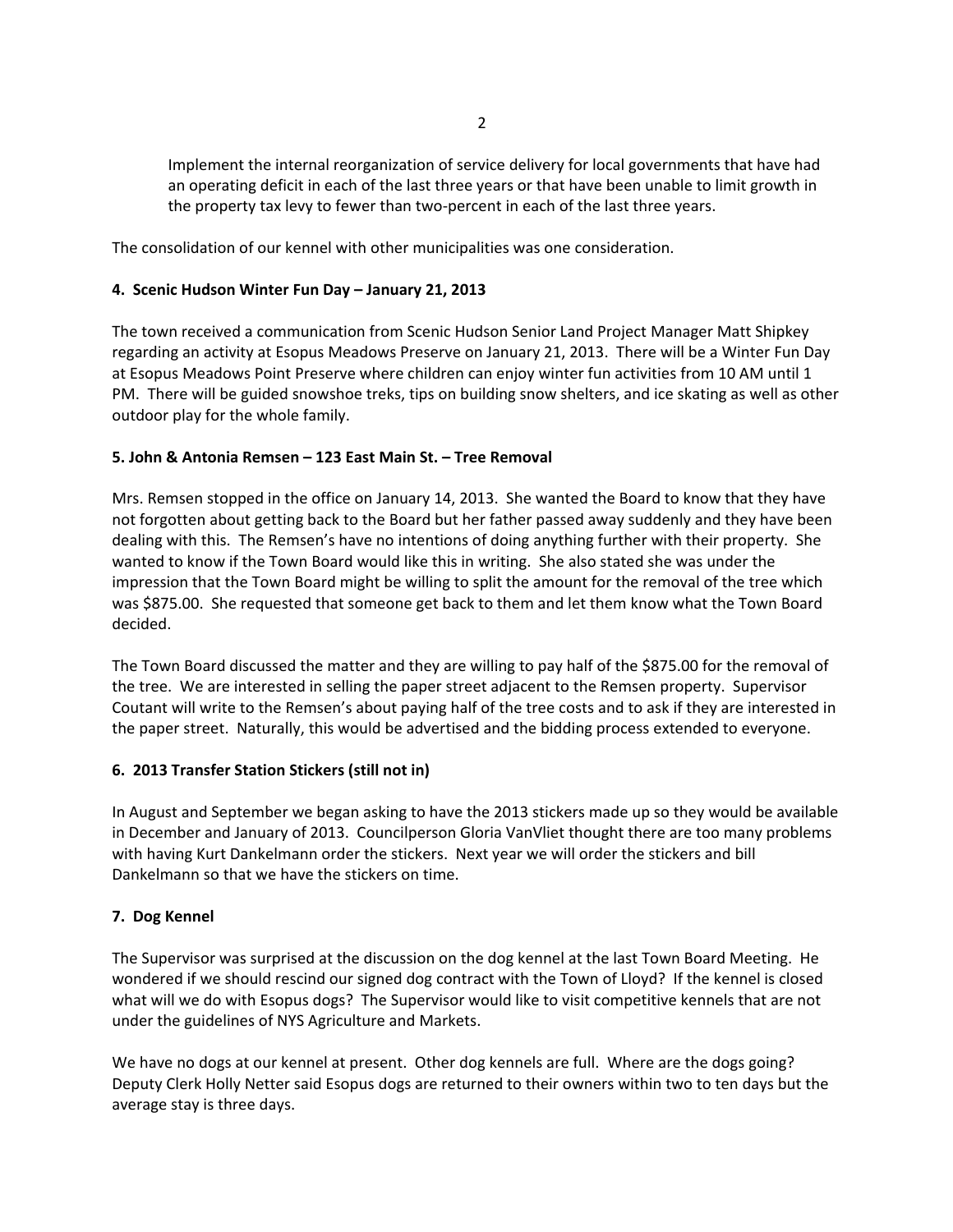Councilperson Kyle Barnett asked what is the cost of running our dog kennel? Our Dog Control Officer wrote a memo stating the dog kennels are slow in the winter. She stated there is no place to board the dogs and other municipalities are in the same position. In the Town of Marlboro they pay \$22 a day to board the dog. The SPCA will take only adoptable dogs after they are kept for a seven day period.

It was decided to ask our Dog Control Officer to poll other municipalities and find out how many dogs they have and the cost to board their dogs. The Clerk will call our DCO.

### **8. Solar Energy Contract Review**

The recent contract received from Promenade Capital Corporation was reviewed by Attorney Paul Kellar and he had many concerns. The Town Board had not received a copy of our Attorney's letter. We will ask Randolph Horner to email the letter to the Town Board for their review.

## **9. Diane Dindruff – Environmental Board**

Diane Dindruff had questions concerning the Environmental Board's budget.

## **10. Resolution – NYSDOT Stripping Change – Left Turn East Main Street**

A resolution will be made at the January  $17<sup>th</sup>$  Town Board Meeting to Investigate a left turn lane on Broadway to East Main Street due to traffic backups. When the road was designed by New York State Dept. of Transportation, we did not have the new bank nor the improved Stewarts'.

Councilperson Gloria VanVliet spoke about a problem with the driveway entrance to Gilpatric‐VanVliet Funeral Home. NYSDOT will allow Harry VanVliet to fix the driveway entrance.

### **11. NYSDOT Intersection Warning Sign – Route 9W/ Mount Academy**

A letter was received from Mark D. Morano, Civil Engineer I NYSDOT stating:

"A formal investigation on the section of Route US 9W adjacent to the Mount Academy has been completed. Passing zones are provided at locations where conditions allow motorist to pass in a reasonable manner. We found that the existing roadway geometrics and physical conditions on, and adjacent to, this section of Route US 9W are appropriate and reasonable for motorists to pass."

The NYSDOT also stated "We do find that it is beneficial to install an intersection warning sign with a supplemental SCHOOL panel on both Route US 9W approaches to the Mount Academy driveway. These will serve to emphasize the location of the school entrance/exit to motorists."

Supervisor Coutant will call Mr. Morano to ask him if the signs flashing signs can be moved from Cabrini to the Mount? It was suggested that it may be too expensive to do the electrical wiring on the Flashing School Zone Warning Device..